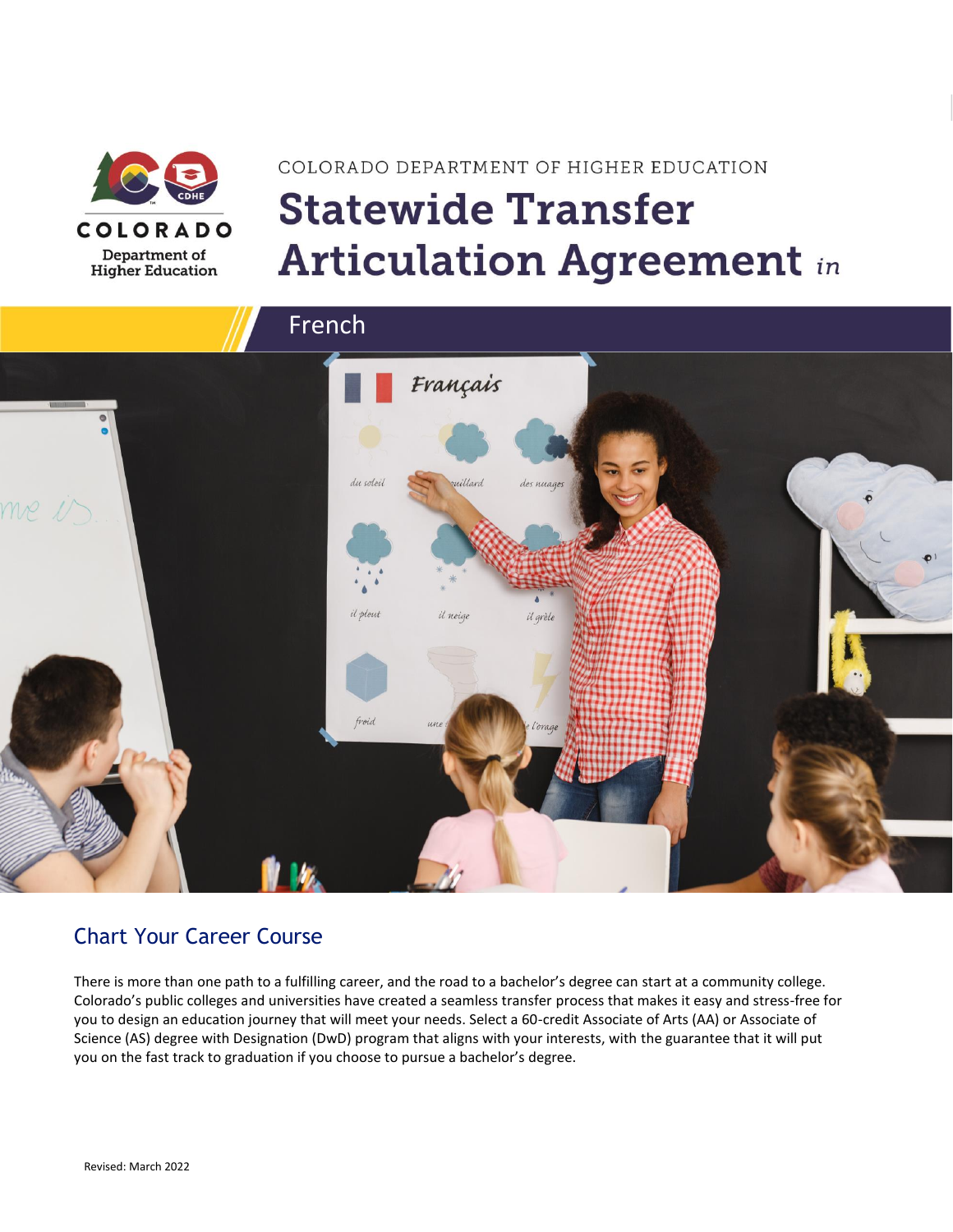# Introduction

Parlez-vous français? If you have a passion for French language and culture, a degree program in French will help you advance your skills and pursue a career in one of numerous fields where French speakers are in high demand. French is spoken by more than 300 million people worldwide and is the official language of nearly 30 countries. As a language used by the European Union and United Nations, there are career opportunities for Francophones in diplomacy, as well as banking and finance, hospitality, and tourism. In the United States and abroad, professional roles for fluent French speakers exist across many sectors, including international business, hotel management, education, and non-profit or nongovernmental organizations.

In an associate program in French, you will be immersed in the French language. This degree is transferable to universities offering a bachelor's degree in french.

The first year of a French program will include math and English courses to meet general education requirements. The completion of introductory math and English courses in your first year is proven to greatly increase the likelihood of crossing the graduation stage, boosting your momentum along the academic pathway you select. Other general education courses on your pathway will cover topics in Art and Humanities, History, Social and Behavioral Sciences, and Natural and Physical Sciences.

Program-specific courses may begin as soon as your first semester. These courses will become more advanced as you move along your degree pathway. Through this sequence of courses, your ability to speak, understand, read, and write the French language will grow and deepen. After completing a 60-credit associate degree, your degree pathway can continue with guaranteed transfer to a college that offers bachelor's degrees.

#### **Degree Pathway Knowledge & Skills**

- French language
- Oral fluency
- Writing skills
- Translation skills
- Diverse cultures and histories
- Literary and artistic traditions
- Interpersonal communication
- **Collaboration**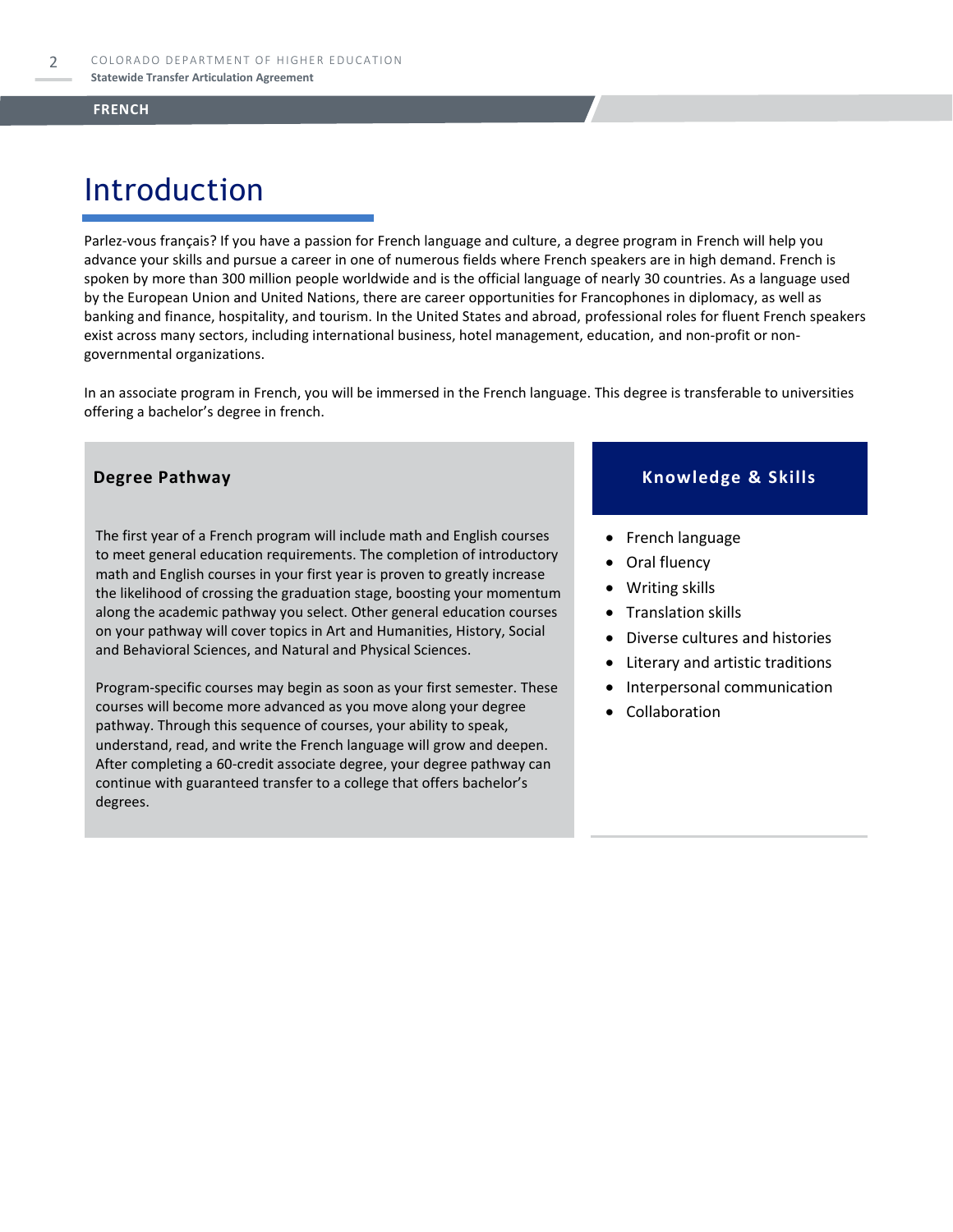### Participating Institutions

### **Earn an Associate Degree with Designation (DwD)**

*From one of these Colorado public community/junior colleges*

**Aims Community College** [A.A. French]

**Arapahoe Community College** [A.A. French]

**Colorado Northwestern Community College** [A.A. French]

**Community College of Denver** [A.A. French]

**Front Range Community College** [A.A. French]

**Pikes Peak Community College** [A.A. French] **Red Rocks Community College** [A.A. French]

#### **Earn a Bachelor's Degree**

*From one of these Colorado public four-year institutions*

**Colorado State University-Ft Collins**  [B.A. Foreign Language & Literatues; French concentration]

**Metropolitan State University of Denver**  [B.A. Modern Languages; French concentration]

**University of Colorado Boulder**  [B.A. French]

**University of Colorado Denver** [B.A. French]

**University of Northern Colorado** [B.A. Foreign Languages; French Liberal Arts emphasis]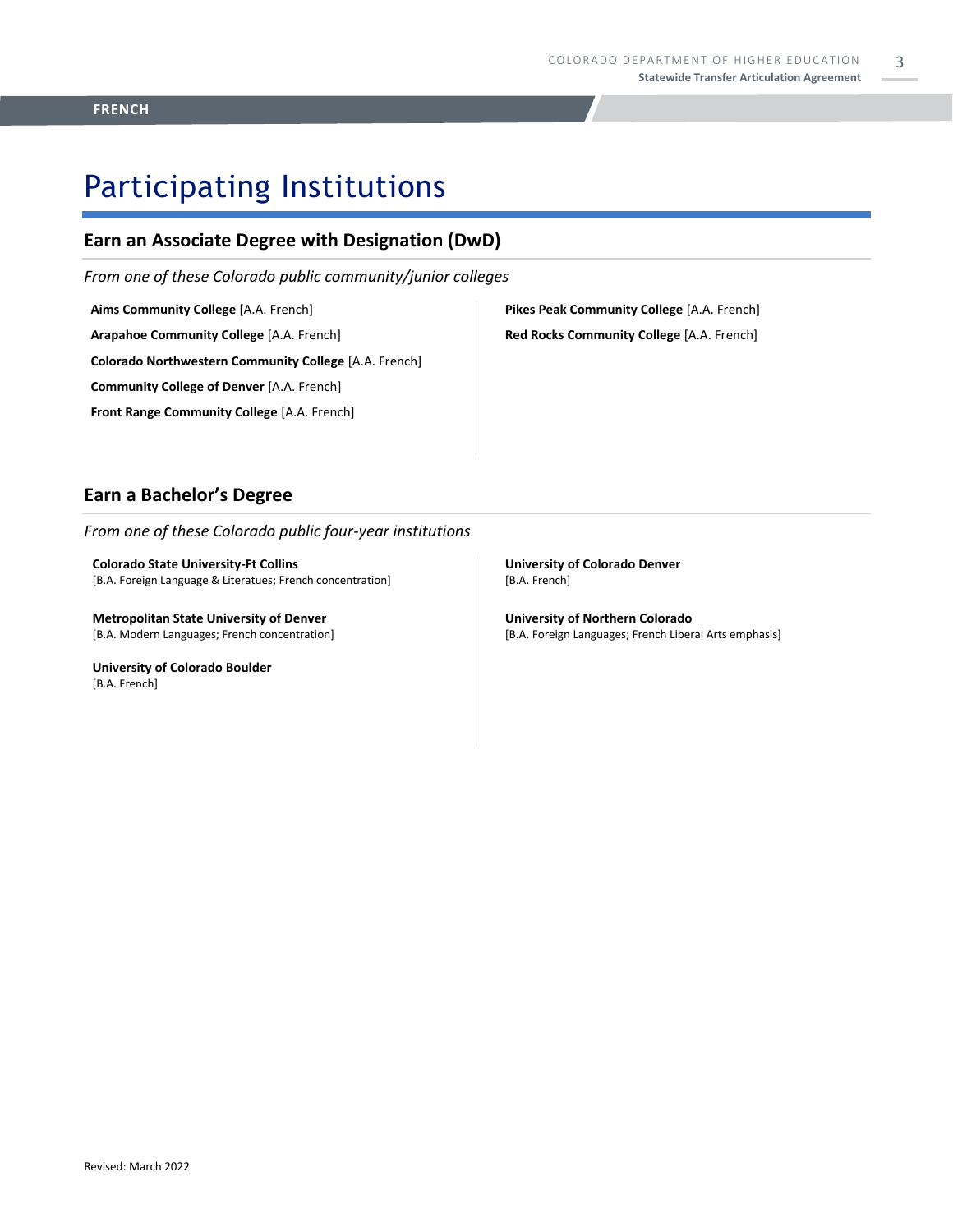# Prescribed Curriculum

### FRENCH

| Required Courses that Fulfill General Education Requirements<br><b>31 CREDIT HOURS</b> |                               |                                                                                                                      |                                                                                                                                                                                     |  |
|----------------------------------------------------------------------------------------|-------------------------------|----------------------------------------------------------------------------------------------------------------------|-------------------------------------------------------------------------------------------------------------------------------------------------------------------------------------|--|
|                                                                                        | <b>Credit</b><br><b>Hours</b> | <b>Community College</b><br>Course No.                                                                               | <b>Course Title or Category</b>                                                                                                                                                     |  |
| (Written)<br>Communication                                                             | 6                             | ENG 121/1021 and<br>ENG 122/1022<br><b>OR</b><br>ENG 122/1022 and a<br><b>GT Pathways</b><br>approved CO3<br>courses | English Composition I (GT-CO1) and English Composition II (GT-<br>CO <sub>2</sub><br><b>OR</b><br>English Composition II (GT-CO2) and a GT Pathways approved CO3<br>course (GT-CO3) |  |
| <b>Mathematics</b>                                                                     | 3                             |                                                                                                                      | One GT Pathways Mathematics course (GT-MA1), prefer MAT<br>120/1240 Mathematics for Liberal Arts                                                                                    |  |
|                                                                                        | 3                             | FRE 211/2011                                                                                                         | French Language III (GT-AH4)                                                                                                                                                        |  |
| <b>Arts &amp; Humanities</b>                                                           | 3                             | FRE 212/2012                                                                                                         | French Language IV (GT-AH4)                                                                                                                                                         |  |
|                                                                                        | 3                             |                                                                                                                      | One GT Pathways Arts & Humanities courses<br>(GT-AH1, GT-AH2, GT-AH3, GT-AH4)                                                                                                       |  |
| <b>History</b>                                                                         | 3                             |                                                                                                                      | One GT Pathways non-U.S. History course (GT-HI1)*                                                                                                                                   |  |
| Social &<br><b>Behavioral Sciences</b>                                                 | 3                             |                                                                                                                      | One GT Pathways Social & Behavioral Sciences courses<br><b>(GT-SS1, GT-SS2, GT-SS3)</b>                                                                                             |  |
| Natural &<br><b>Physical Sciences</b>                                                  | 7                             |                                                                                                                      | Two GT Pathways Natural & Physical Sciences courses (GT-SC1, GT-<br>SC2), one must be with laboratory (GT-SC1)                                                                      |  |

| Additional Required Courses** |                               |              |                      |                     | <b>10 CREDIT HOURS</b> |
|-------------------------------|-------------------------------|--------------|----------------------|---------------------|------------------------|
|                               | <b>Credit</b><br><b>Hours</b> | Course No.   |                      | <b>Course Title</b> |                        |
|                               | 5                             | FRE 111/1011 | French Language I*** |                     |                        |
|                               | 5                             | FRE 112/1012 | French Language II   |                     |                        |
| Electives****                 |                               |              |                      |                     | <b>19 CREDIT HOURS</b> |
|                               |                               |              |                      |                     |                        |
|                               |                               |              |                      | Total               | <b>60 CREDIT HOURS</b> |

\* CSU-Ft. Collins requires two (2) non-U.S. History courses.

\*\*Please note: if these credits are not required for the major at a receiving 4-year institution, they will be applied to the Bachelor's degree as elective credit towards graduation. Please check with the receiving institution to determine in which way these courses will be applied.

\*\*\*FRE 111/1011 and/or 112/1012 may be waived, based on a student's proficiency level.

\*\*\*\* It is recommended, but not required, that a student take either COM 115/1150 (Public Speaking) or COM 125/1250 (Interpersonal Communications: SS3).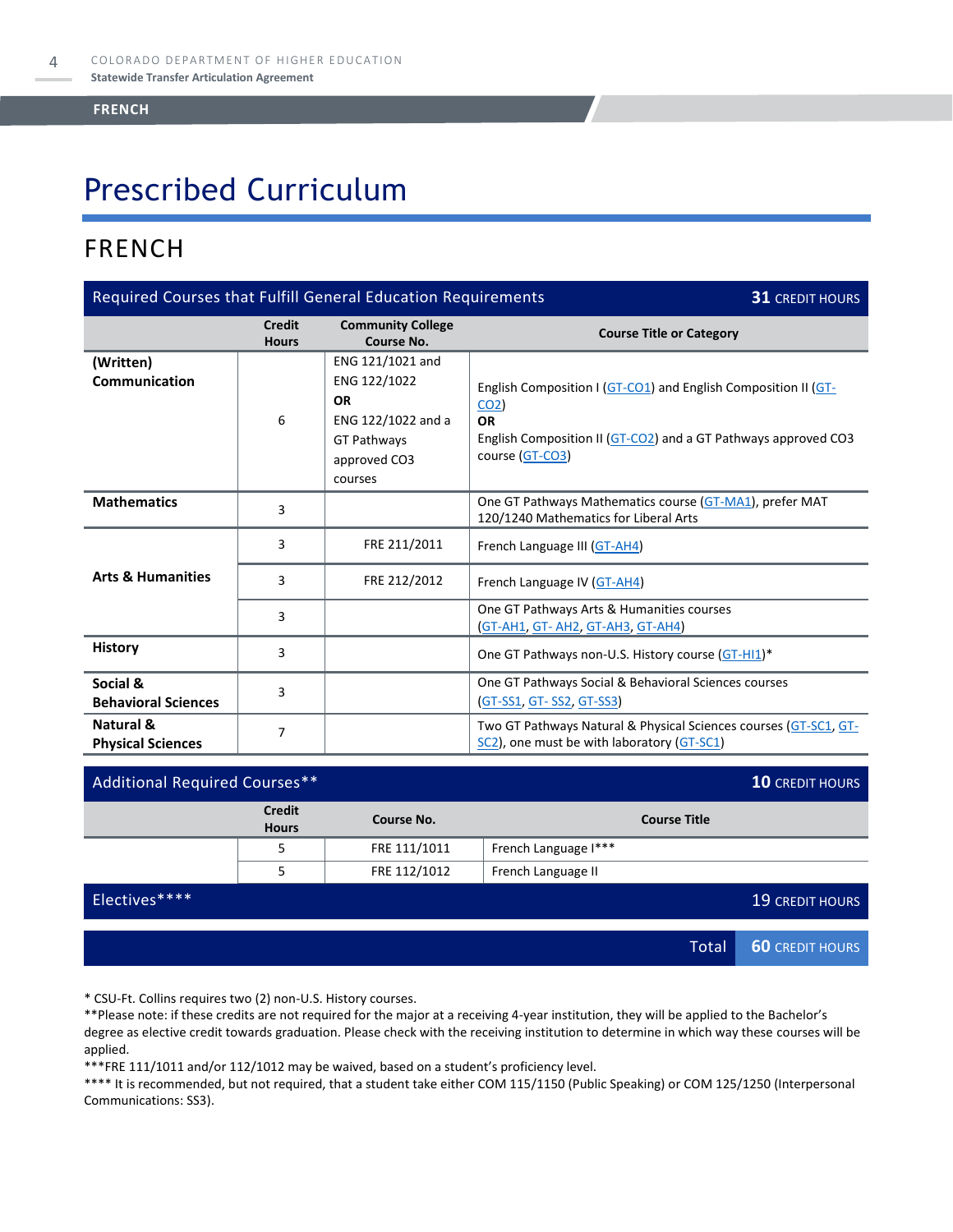# Course Planner

### FRENCH DEGREE PLAN

#### STUDENT NAME

| Institution:                   |                   |                     |                     |                  |  |  |
|--------------------------------|-------------------|---------------------|---------------------|------------------|--|--|
| Semester                       | <b>Course No.</b> | <b>Course Title</b> | <b>Credit Hours</b> | <b>Completed</b> |  |  |
|                                |                   |                     |                     |                  |  |  |
|                                |                   |                     |                     |                  |  |  |
|                                |                   |                     |                     |                  |  |  |
|                                |                   |                     |                     |                  |  |  |
|                                |                   |                     |                     |                  |  |  |
|                                |                   |                     |                     |                  |  |  |
| <b>Total Credits Completed</b> |                   |                     |                     |                  |  |  |

| Institution: |                   |                     |                                |                  |  |  |
|--------------|-------------------|---------------------|--------------------------------|------------------|--|--|
| Semester     | <b>Course No.</b> | <b>Course Title</b> | <b>Credit Hours</b>            | <b>Completed</b> |  |  |
|              |                   |                     |                                |                  |  |  |
|              |                   |                     |                                |                  |  |  |
|              |                   |                     |                                |                  |  |  |
|              |                   |                     |                                |                  |  |  |
|              |                   |                     |                                |                  |  |  |
|              |                   |                     |                                |                  |  |  |
|              |                   |                     | <b>Total Credits Completed</b> |                  |  |  |

| Institution:                   |                   |                     |                     |                  |  |  |
|--------------------------------|-------------------|---------------------|---------------------|------------------|--|--|
| Semester                       | <b>Course No.</b> | <b>Course Title</b> | <b>Credit Hours</b> | <b>Completed</b> |  |  |
|                                |                   |                     |                     |                  |  |  |
|                                |                   |                     |                     |                  |  |  |
|                                |                   |                     |                     |                  |  |  |
|                                |                   |                     |                     |                  |  |  |
|                                |                   |                     |                     |                  |  |  |
|                                |                   |                     |                     |                  |  |  |
| <b>Total Credits Completed</b> |                   |                     |                     |                  |  |  |

| Institution:                   |                   |                     |                     |                  |  |
|--------------------------------|-------------------|---------------------|---------------------|------------------|--|
| Semester                       | <b>Course No.</b> | <b>Course Title</b> | <b>Credit Hours</b> | <b>Completed</b> |  |
|                                |                   |                     |                     |                  |  |
|                                |                   |                     |                     |                  |  |
|                                |                   |                     |                     |                  |  |
|                                |                   |                     |                     |                  |  |
|                                |                   |                     |                     |                  |  |
|                                |                   |                     |                     |                  |  |
| <b>Total Credits Completed</b> |                   |                     |                     |                  |  |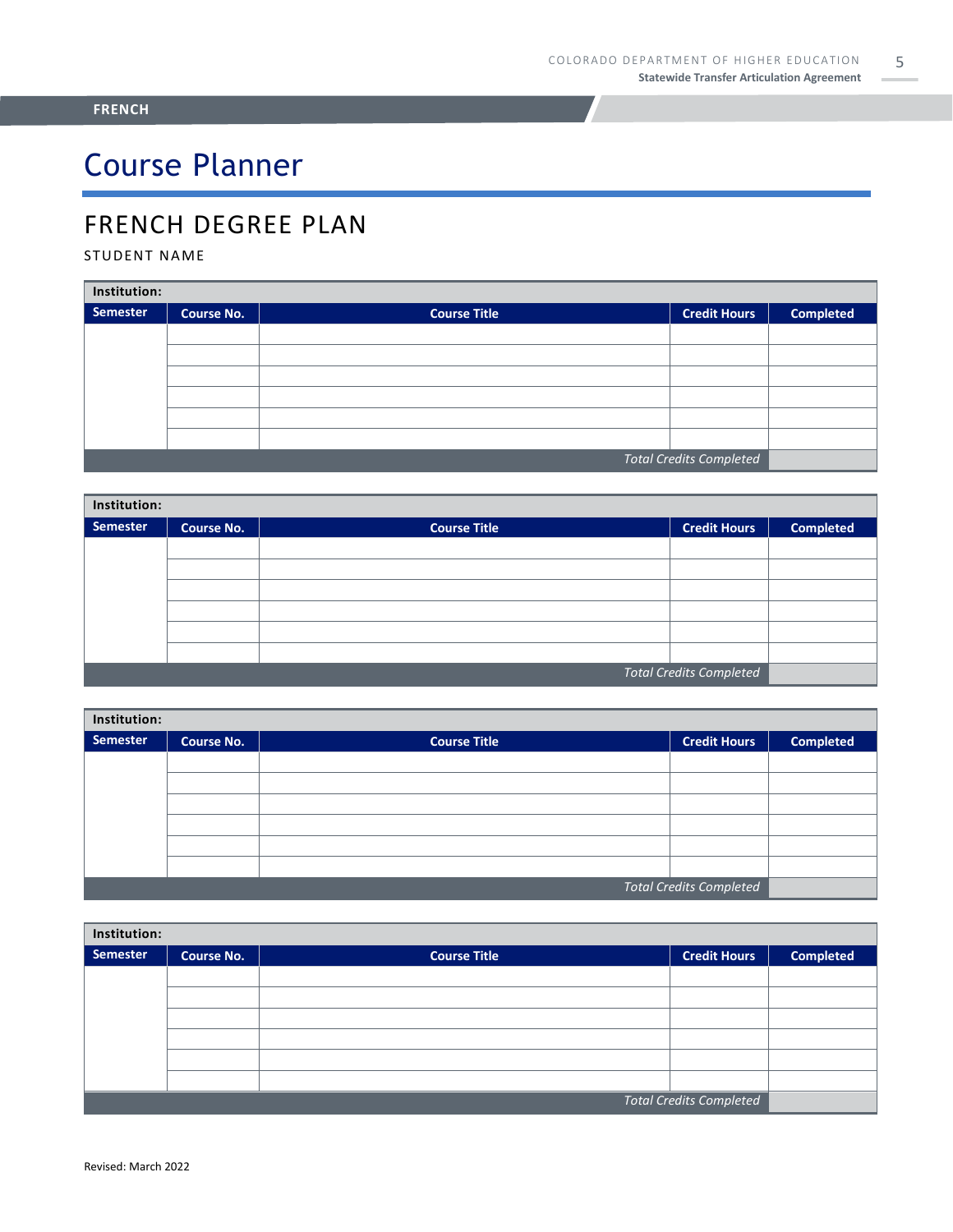### Contractual Language

#### **INTRODUCTION**

A statewide transfer articulation agreement identifies the community college courses students need to take in order to graduate from a community college with a 60-credit Associate of Arts (AA) or Associate of Science (AS) degree with designation (DwD). Students are responsible for informing the admissions counselor or transfer advisor at their receiving four-year institution that they are completing a DwD.

It is important for students to understand that completion of an AA or AS degree within two years requires them to complete an average of 15 credits per semester (or 30 credits per year). Also, research shows that students who take classes in their major area within their first 30 credit hours are more likely to persist and graduate.

The guarantees and limitations below describe the minimum requirements to which all participating institutions have agreed. Students who believe an institution is not meeting the guarantees described below can file a complaint with the [CDHE.](https://highered.colorado.gov/filing-student-complaint)

#### **GUARANTEES**

Students who complete a DwD pursuant to the prescribed curriculum in this statewide transfer articulation agreement **and** pass all 60 credits with a C- or higher **and** are admitted to the receiving institution's corresponding degree program (see cover page) are guaranteed the following:

- 1. Junior standing with no more than 60 remaining credits to meet the graduation requirements for the baccalaureate degree program covered by this articulation agreement.
- 2. Completion of the receiving institution's lower division general education requirements as defined by the GT Pathways curriculum.
- 3. The same graduation requirements as students who begin and complete this degree program at the four-year institution.
- 4. Admission to all Colorado public baccalaureate awarding institutions (*except* Colorado School of Mines) is guaranteed to applicants who have completed any AA or AS degree from a Colorado public two-year institution after high school graduation, provided certain requirements are met. To see these requirements, please refer to the Colorado Commission on Higher Education's Admissions [Standards Policy](https://highered.colorado.gov/sites/highered/files/2020-03/i-partf_0.pdf), section titled "Guaranteed Transfer Admissions" [here.](https://highered.colorado.gov/educators/policy-funding/cche-policies-procedures) Please note: Students transferring to a University of Colorado institution (Boulder, Colorado Springs, Denver) must satisfy the CU System's MAPS (Minimum Academic Preparation Standards) requirement.
- 5. Per the Commission's **[Prior Learning Assessment](https://highered.colorado.gov/sites/highered/files/2020-03/i-partx.pdf)** policy, section 2.07, and pursuant to Colorado Revised Statutes §23-1-108 (7)(b)(II)(A), "a state institution of higher education that admits as a junior a student who holds an associate of arts degree, associate of applied science degree, or associate of science degree that is the subject of a statewide degree transfer agreement shall not require the student to complete any additional courses to fulfill general education requirements", and that the receiving institution of higher education is responsible for the total cost of tuition "for any credit hours that exceed the total credit hours required for a native student or that extend the total time to receive the degree beyond that required for a native student".
- 6. The Commission's Prior Learning Assessment policy also states "every Colorado public institution of higher education shall accept in transfer from within the institution and from other state institutions of higher education prior learning assessment credit awarded for GT Pathways requirements" (section 3.01), and "Colorado public institutions of higher education shall not prohibit students from meeting general education/GT Pathways requirements with prior learning assessment credit" (section 3.02).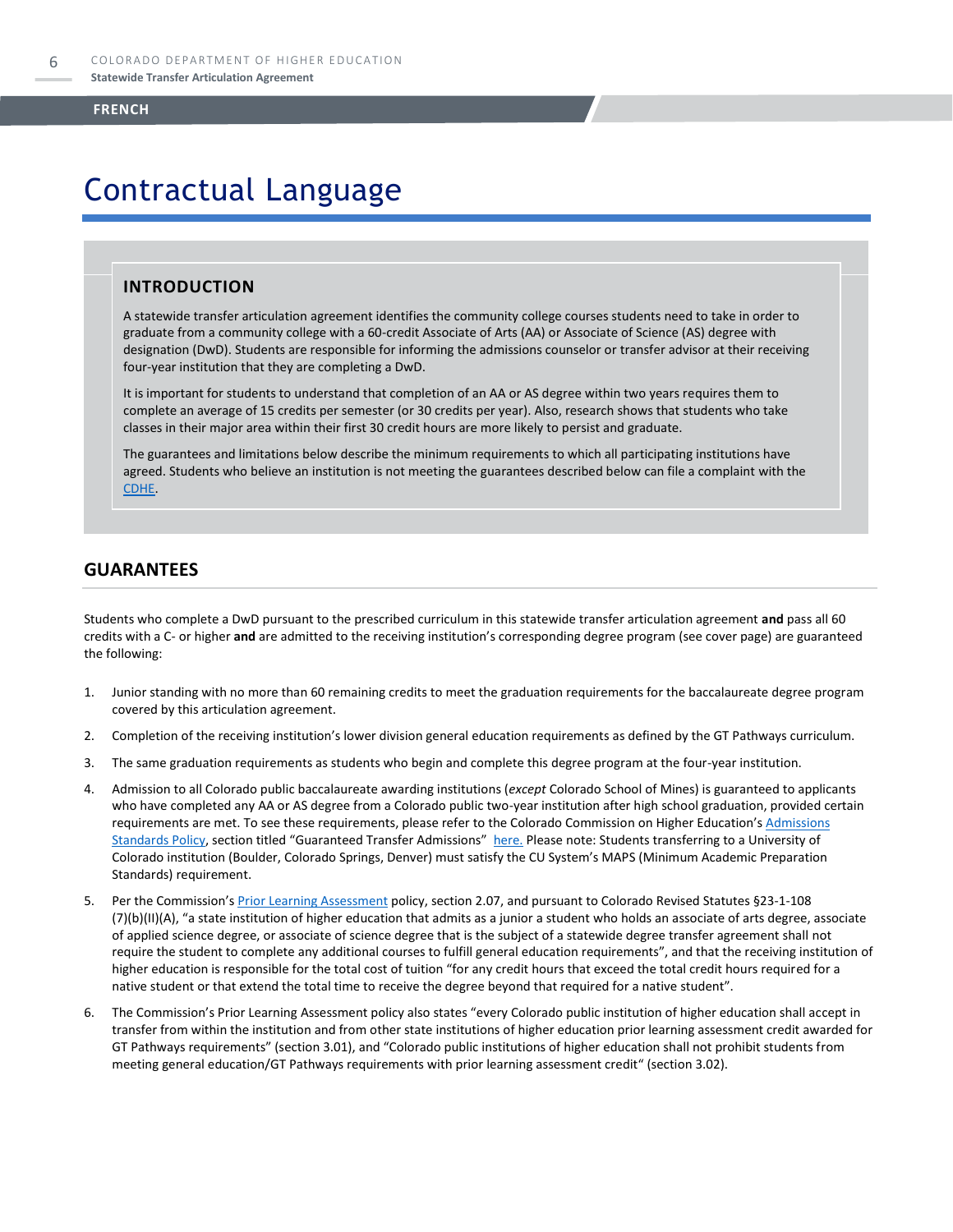#### **LIMITATIONS**

- 1. Students must meet all admission and application requirements at the receiving institution including the submission of all required documentation by stated deadlines. Students are advised to consult with the Office of Admissions at the institution to which they intend to transfer.
- 2. Only courses with grades of C- or higher are guaranteed to transfer.
- 3. Admission to a receiving institution does not guarantee enrollment in a specific degree program. Some programs at receiving institutions have controlled entry due either to space limitations or academic requirements.
- 4. The credit and course transfer guarantees described in this agreement apply to the specific degree programs covered by this agreement (see cover page). If the student changes majors, receiving institutions will evaluate application of the courses designated in this agreement to other degree programs on a course-by-course basis.
- 5. Students are allowed to use credits awarded by exam, such as AP (Advanced Placement) and IB (International Baccalaureate), as long as those exams are listed on the exam table[s here,](https://highered.colorado.gov/get-credit-for-what-you-already-know) or may use challenge exams to fulfill GT Pathways requirements (not necessarily major requirements) and those credits are guaranteed to transfer and apply to GT Pathways requirements at the receiving institution per the Colorado Commission on Higher Education's Policy I, X: Prior Learning Assessment. See the [entire policy](https://highered.colorado.gov/sites/highered/files/2020-03/i-partx.pdf) for more information.
- 6. The receiving institution shall accept all applicable credits earned within ten years of transfer to the receiving institution. Credits earned more than ten years earlier will be evaluated on a course-by-course basis.
- 7. All the courses a student needs to take in the associate degree program covered by this statewide transfer articulation agreement are listed in the prescribed curriculum. Course substitutions are allowed as long as the student and both the sending and receiving institutions agree to the substitution; such agreement should be documented in writing and the student should keep a copy until the baccalaureate degree is conferred. Note that if students substitute a course, then this is no longer a statewide agreement and some of the guarantees are only for the receiving institution that agreed to the substitution. **Any additional courses taken in the discipline covered by this agreement might not count toward the requirements of the major at the receiving institution.** Students can avoid this problem by taking no more courses in the discipline beyond those identified in the prescribed curriculum. STUDENTS SHOULD CONSULT THE PROGRAM ADVISOR AT THE RECEIVING INSTITUTION FOR GUIDANCE. Any advisement from an academic advisor should be obtained IN WRITING.
- 8. Students seeking K-12 teacher licensure may not use this agreement because teacher preparation programs have different requirements for educator licensure.

*Because of the limitations above, students must consult with the Office of Admissions at the institution to which they are transferring.*

#### **Addendum to Agreement**

Students who do not complete an AA/AS degree can use the prescribed curriculum in a statewide transfer articulation agreement as a common advising guide for transfer to all public institutions that offer the designated bachelor's degree program. Please note the following:

- 1. Students are guaranteed application of general education courses completed with a C- or higher in the prescribed curriculum in this agreement up to the established maximum in each GT Pathways content area.
- 2. Except in special cases (e.g., the partial completion of a required sequence of courses or variation in the number of credit hours institutions award for course equivalents), students can expect that courses specified within the prescribed curriculum in this agreement, successfully completed with a C- or higher, will fulfill the relevant course requirements in the designated major.
- 3. Receiving institutions will evaluate all courses other than those specified in this agreement on a course-by-course basis.

Students transferring without a completed AA/AS degree must consult with the Office of Admissions at the institution to which they are transferring to review the issues identified above, and to make sure they meet all admission and application requirements at the receiving institution, including the submission of all required documentation by stated deadlines.

This agreement will be reviewed by disciplinary faculty no less frequently than every five years. *The agreement will remain in force until such time as it is formally modified or terminated.*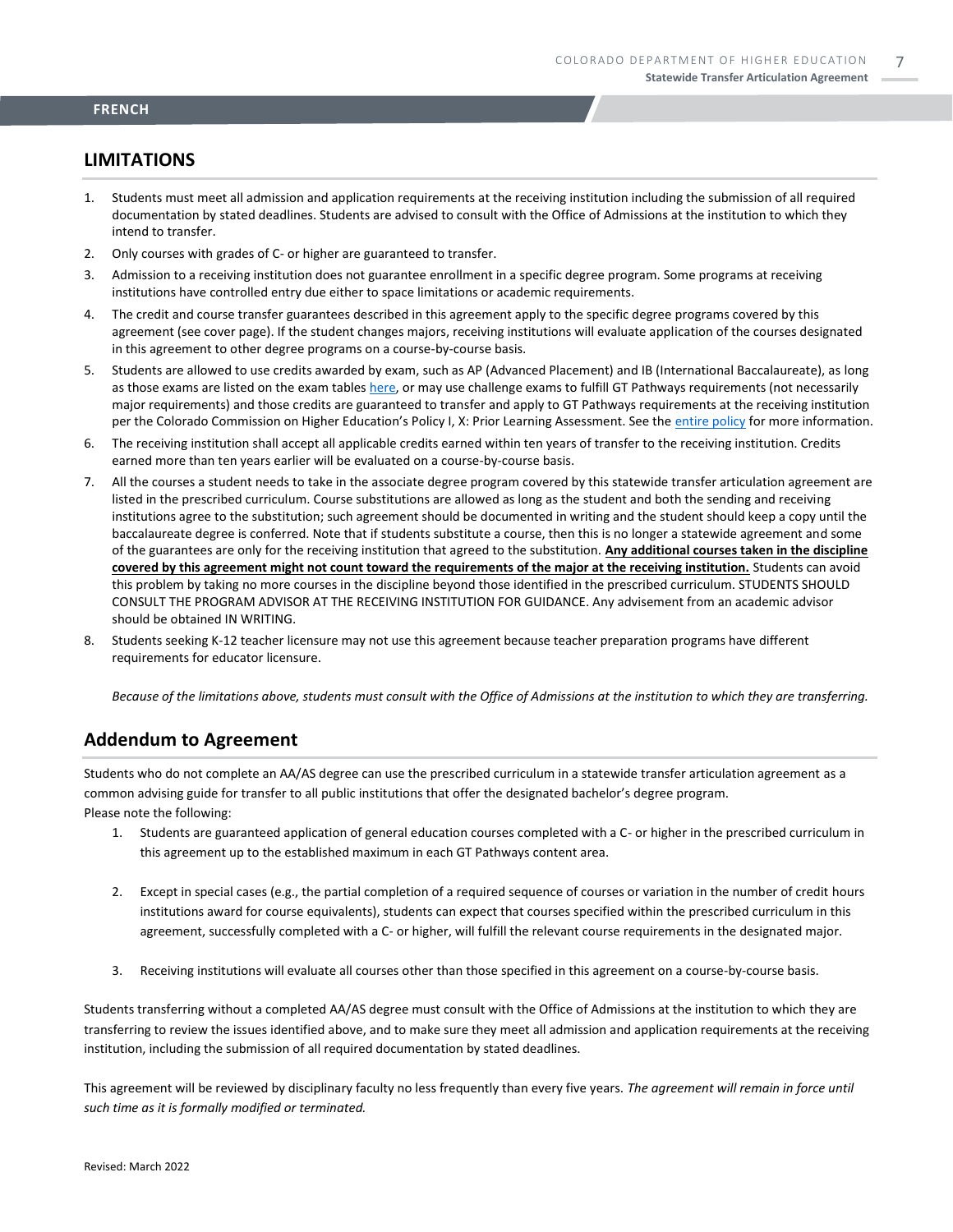#### **Statewide Transfer Articulation Agreement**

#### **FRENCH**

The Department of Higher Education – in consultation with the General Education Council – may make minor technical changes to this agreement on behalf of participating institutions. The most current version of the agreement can be found on the [CDHE website.](https://highered.colorado.gov/transfer-degrees) Institutions that wish to join or withdraw from this agreement should consult the Division of Academic Affairs at the Colorado Department of Higher Education. Terms and processes are outlined in the Commission's policy on Statewide Transfer and GT Pathways, available at the [CDHE website.](https://highered.colorado.gov/educators/policy-funding/general-education-ge-council/gtpathways/transfer-agreements)

A paper or hard copy of this document may not be the most current version of the agreement—check the website of the Colorado Department of Higher Education for the most current version.

*Signatures from institutional/system Chief Academic Officers for all participating institutions, as listed on the cover page, have signed this agreement. Signatures of Chief Academic Officers, who possess or have been delegated authority to enter into this agreement on behalf of their institution or institutions (in some cases by the institutional or system governing board), are on file in the Division of Academic Affairs at the Colorado Department of Higher Education.*